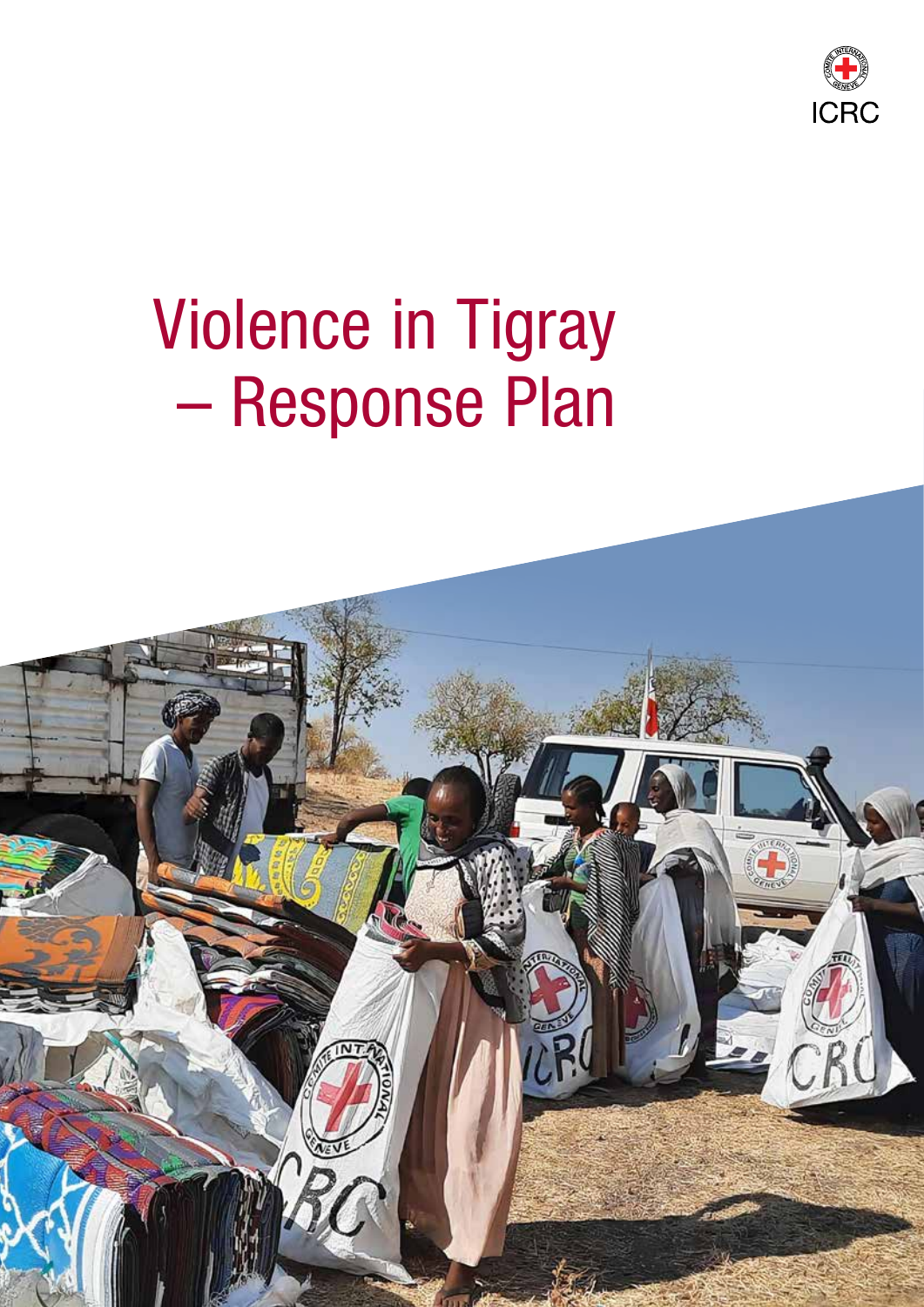### Context and casualties

In November 2020, armed violence between federal and regional forces erupted in Tigray, northern Ethiopia – triggering immense suffering for people living there. Clashes continue to take place and there are now major humanitarian needs across the region.

An untold number of people are displaced inside Tigray, hundreds continue to stream into Sudan every day, and we have received thousands of requests from people for help to get in contact with their family members. Hospitals and health care facilities we have visited have dealt with high numbers of wounded and are running out of medicines and supplies.

**The needs in Tigray are overwhelming… humanitarian organizations urgently need access so people can receive lifesaving assistance before it's too late.**  $\frac{1}{2}$ 

> **– Patrick Youssef, ICRC's Regional Director for Africa**





**Casualties and destruction** The fighting has caused **untold casualties and deaths.**  Hospitals and primary health care centres in and around areas that have seen active fighting have seen an influx of wounded.

In addition, there have been reports of sexual violence, attacks on health and water facilities and their staff, as well as looting and damage to property.



#### **Essential services**

**Health, water and electricity services have been severely disrupted** and, in many cases, ceased to function. Supply chains to Tigray for medical items or fuel to run water pumps and generators have been interrupted. Those facilities which are still operating, lack essential items – hospitals need **supplies for treating wounded or chronically ill people**, including for medical procedures such as dialysis.



**Displacement** 

Around **60,000 Ethiopians have reportedly fled to eastern Sudan**, where they have gathered in refugee camps. Many more have been displaced within Ethiopia.

Local leader, Kuse Hurumale told us "*Most of the displaced*  people fled with nothing but their lives. Many, including children, sleep on the ground in open fields."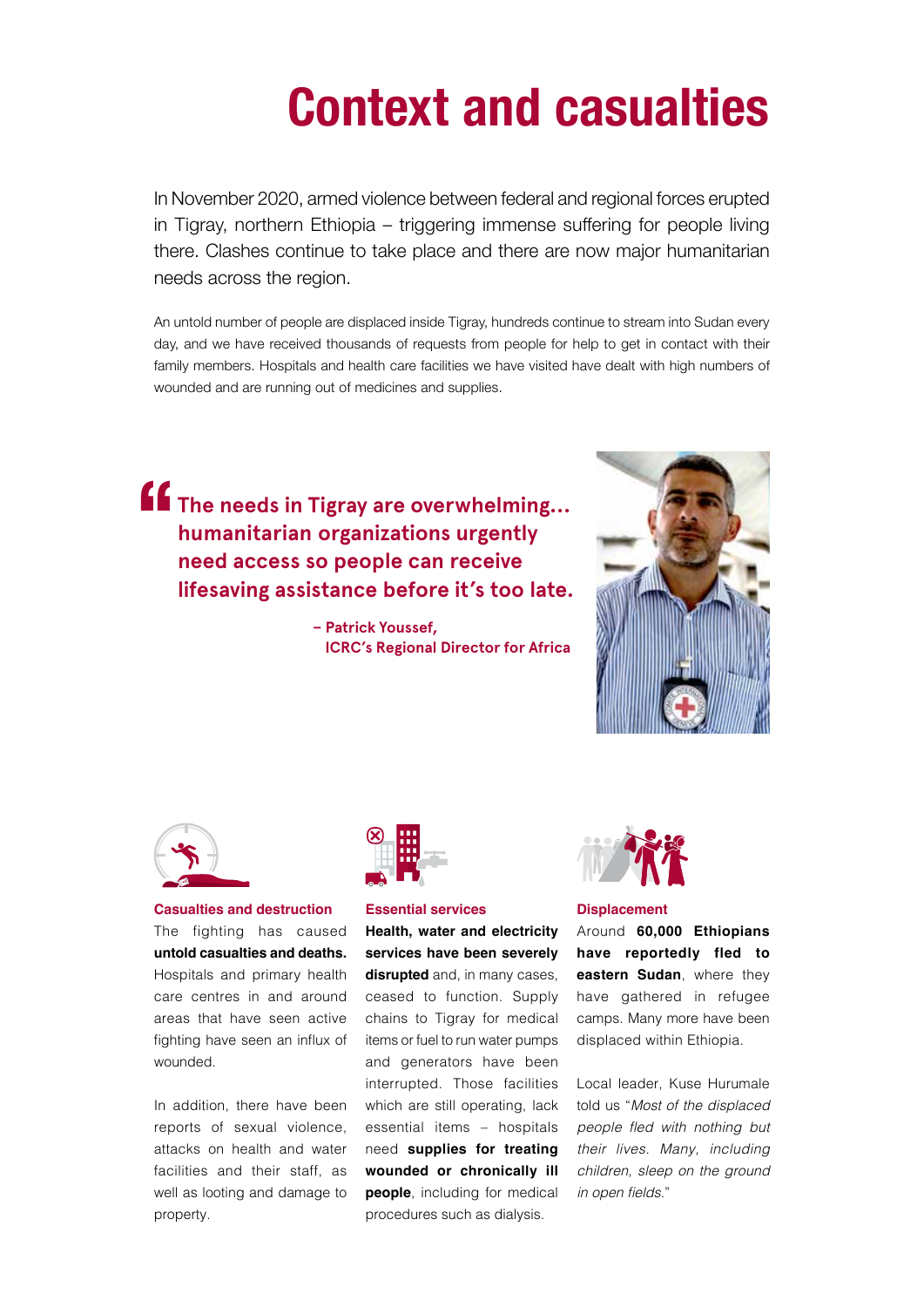**Hamdayet, Border Reception Centre. A healthcare worker with the Sudanese Red Crescent Society treats a woman who fled the fighting in Tigray.** 



**Food and livelihoods** 

**People have lost access to the essentials they rely on to sustain themselves.** Farmers have had to abandon their crops ahead of the harvesting season; others are unable to access their place of work or the materials needed for their business.



#### **Losing contact with loved ones**

At the start of the hostilities, communication lines in the region were cut. People displaced within and beyond Ethiopia have lost contact with their families. Although communications services are slowly resuming in some areas of Tigray, **many people remain without news of their relatives, many of whom are feared missing or dead.** 

THE ESCALATION IN **VIOLENCE** AND ASSOCIATED **NEEDS** STRIKE A REGION WHICH WAS ALREADY HEAVILY-DEPENDENT ON DEVELOPMENT ASSISTANCE – AND STRUGGLING TO MANAGE COVID-19 CASES.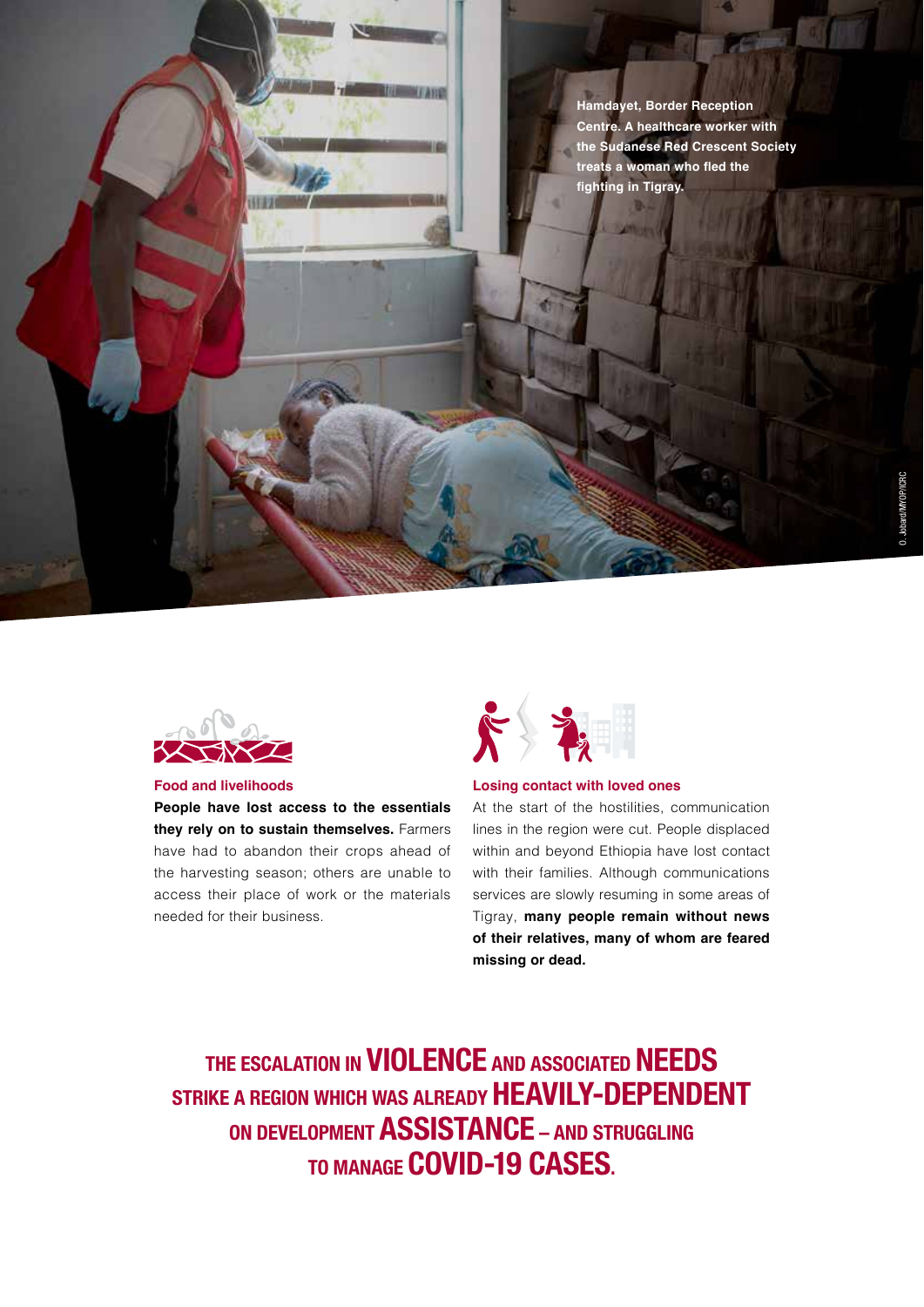

**It was harvest season. I was in my sorghum field when the men arrived. I saw the one who shot me.**  $\frac{1}{2}$ 

**– Naga Shokole, a 30-year-old farmer from the town of Humera** 

**Naga's wife, Yayish, found him wounded. Together with their two-year-old daughter, Hirmila, they fled across the border in a small cart pulled by their donkeys. On arrival, the Sudanese Red Crescent took Naga to Hashaba hospital where he is receiving care.**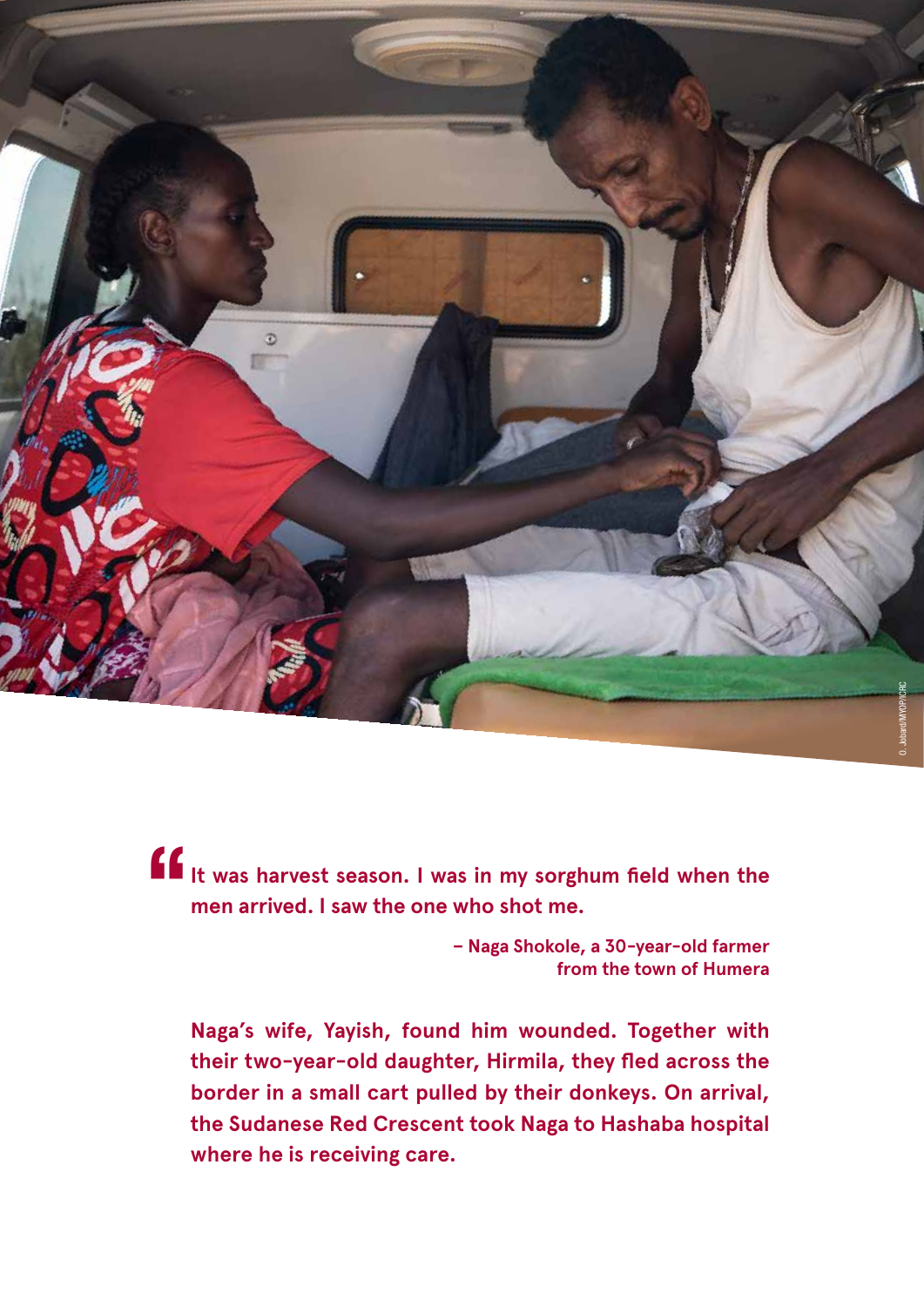## The ICRC's access and initial response

**Other than the Ethiopian Red Cross Society (ERCS) and the ICRC, few humanitarian actors have been able to access Tigray since the fighting began.** Already present prior to the violence through our sub-delegation in Mekelle, the Tigray state capital, the ICRC has been assisting people affected by the conflict since the fighting began. We have been able to access areas where few other humanitarian actors are present. For example, a joint ERCS – ICRC convoy was the first to reach Mekelle, bringing urgently-needed medical supplies.

Now, given the extensive needs resulting from the violence, and the limited presence of other humanitarian actors, **the ICRC is seeking to scale-up its activities** to provide comprehensive assistance to people in northern Ethiopia, and support the delivery of health and family-links services to Ethiopian refugees in eastern Sudan. We will do so while maintaining our humanitarian activities in other violence-affected areas of Ethiopia.



### ICRC AND ERCS LOCATIONS AND PRIORITY AREAS

The boundaries, names and designations used in this map do not imply official endorsement, nor express a political opinion on the part of the ICRC, and are without prejudice to claims of sovereignty over the territories mentioned. Sources: ICRC Referencial, ICRC Addis Ababa delegation, ERCS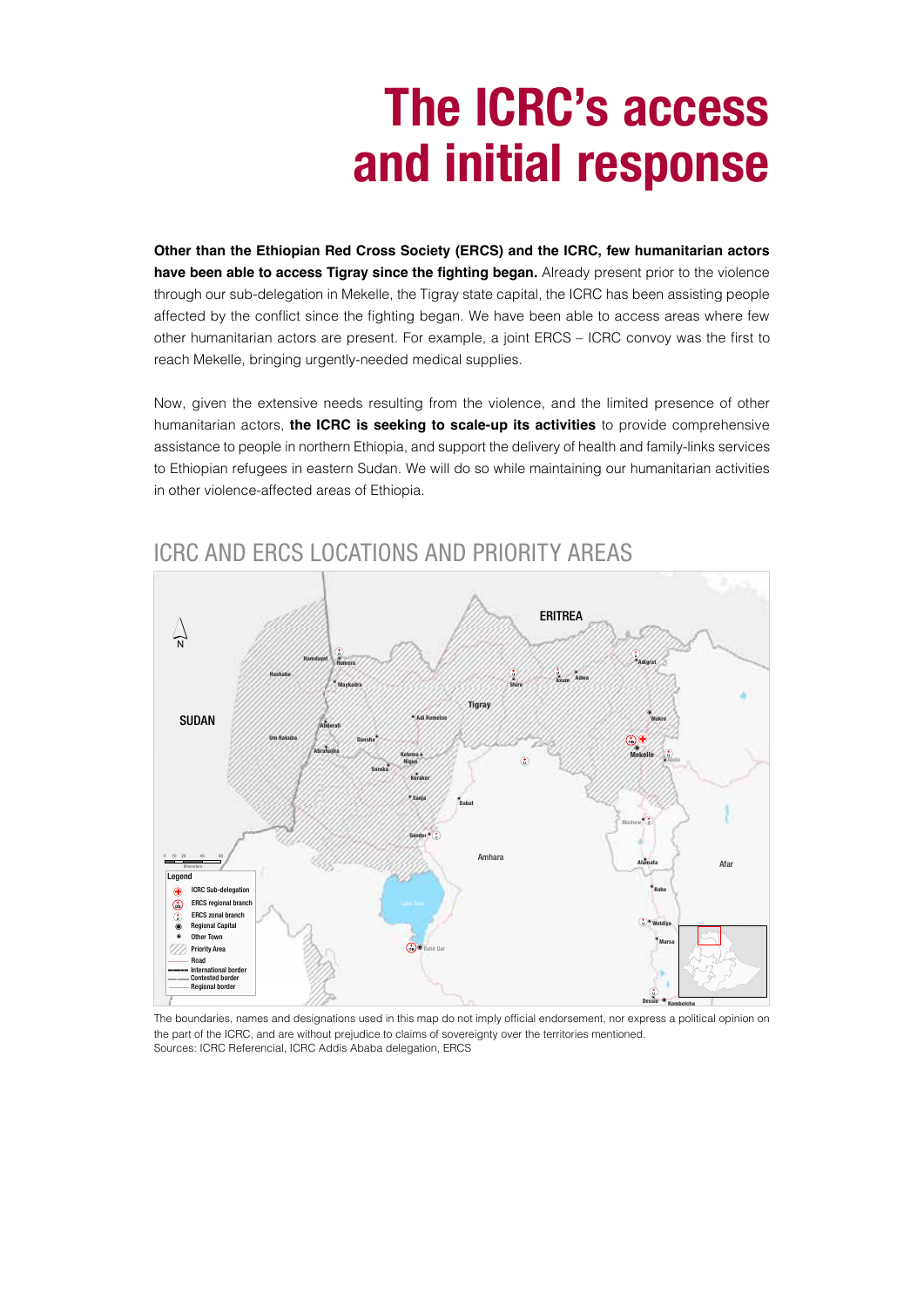# Scaling up

The ICRC response will focus on communities with the greatest needs and which are accessible to few other actors. We will continue to work with and support the Ethiopian Red Cross Society and the Sudanese Red Crescent Society. Amongst other activities, we aim to expand our emergency response to:



Support health-care providers so that people with medical needs can access first-aid, hospital and rehabilitative care;



Enable people to obtain food, water and other essentials, while supporting communities and local authorities in establishing solutions that support recovery and long-term resilience;



Strengthen our dialogue with relevant parties on the need to respect applicable law, especially in terms of safeguarding people not taking part in hostilities including health workers and facilities, preventing sexual violence, and clarifying the fate or whereabouts of people who have gone missing due to the violence;



Help reconnect family members separated by the fighting;



Expand our access to and presence in violence-affected areas in Tigray.

### REPRESENTATIVE COSTS:

**CHF 10,000** COULD HELP MORE THAN **430 PEOPLE** MEET THEIR **ESSENTIAL NEEDS** (E.G. ACCESS FOOD, COOKING ITEMS, SOAP, BLANKETS ETC.) AT AN AVERAGE COST OF **CHF 23 PER PERSON**.

**CHF 50,000** COULD HELP **10,000 PEOPLE** ACCESS **SAFE WATER** AT AN AVERAGE COST OF **CHF 5 EACH**.

**CHF 170,000** COULD PROVIDE A HEALTH CENTRE OR HOSPITAL WITH **MEDICAL SUPPLIES** AND **EQUIPMENT**, AS WELL TRAINING SO THAT STAFF CAN PROVIDE **SPECIALIZED CARE** FOR VICTIMS/SURVIVORS OF SEXUAL VIOLENCE.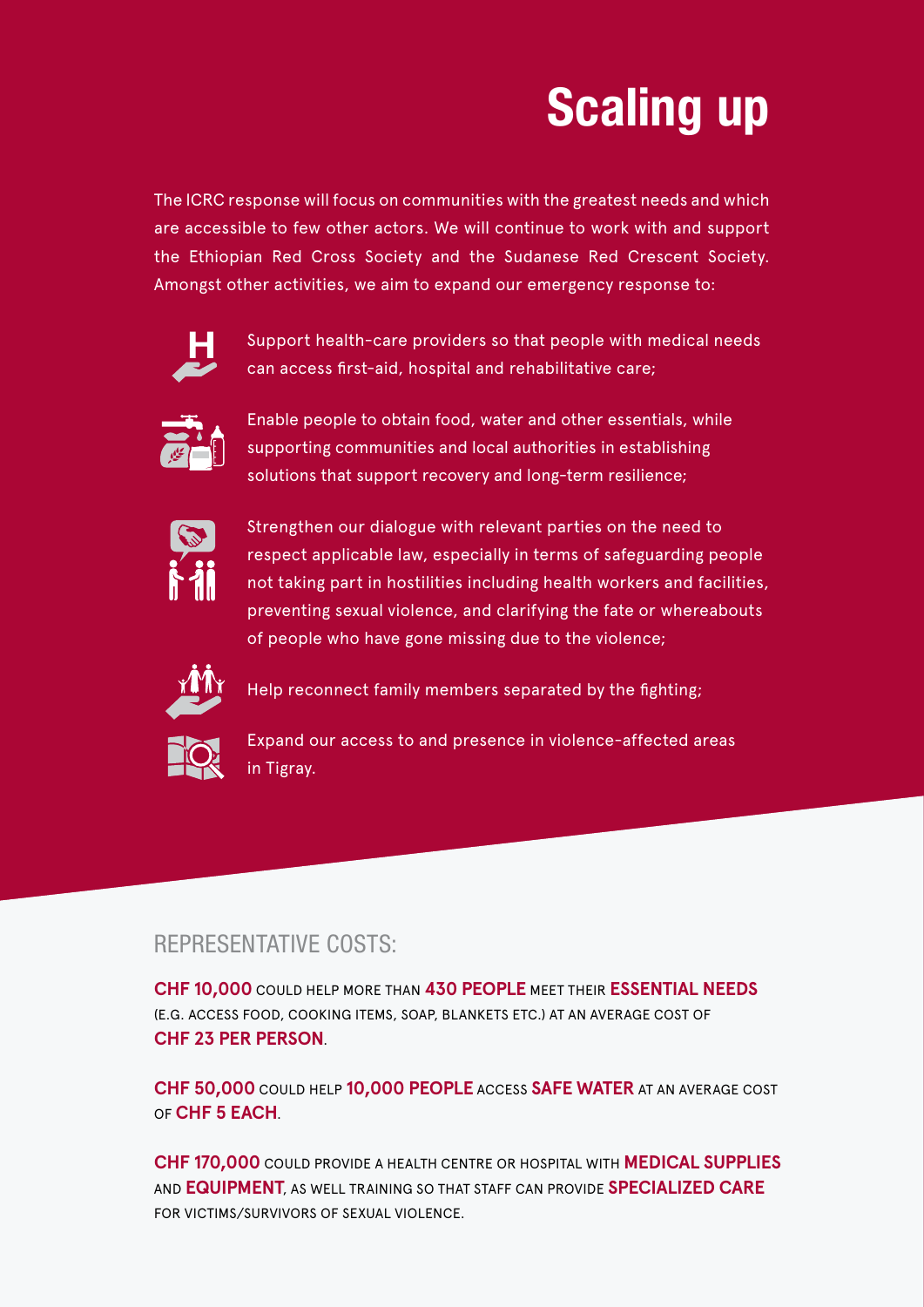

### **I was so afraid for the baby that I have almost no memory of the road.**   $\frac{1}{2}$

**It's like a black hole.**

**Today, I'm told that I have to stay here because I could deliver at any moment.**

**– 24 year old Million is 9 months pregnant and receiving care at a Sudanese Red Crescent health centre. Her husband is still in Mekelle.**